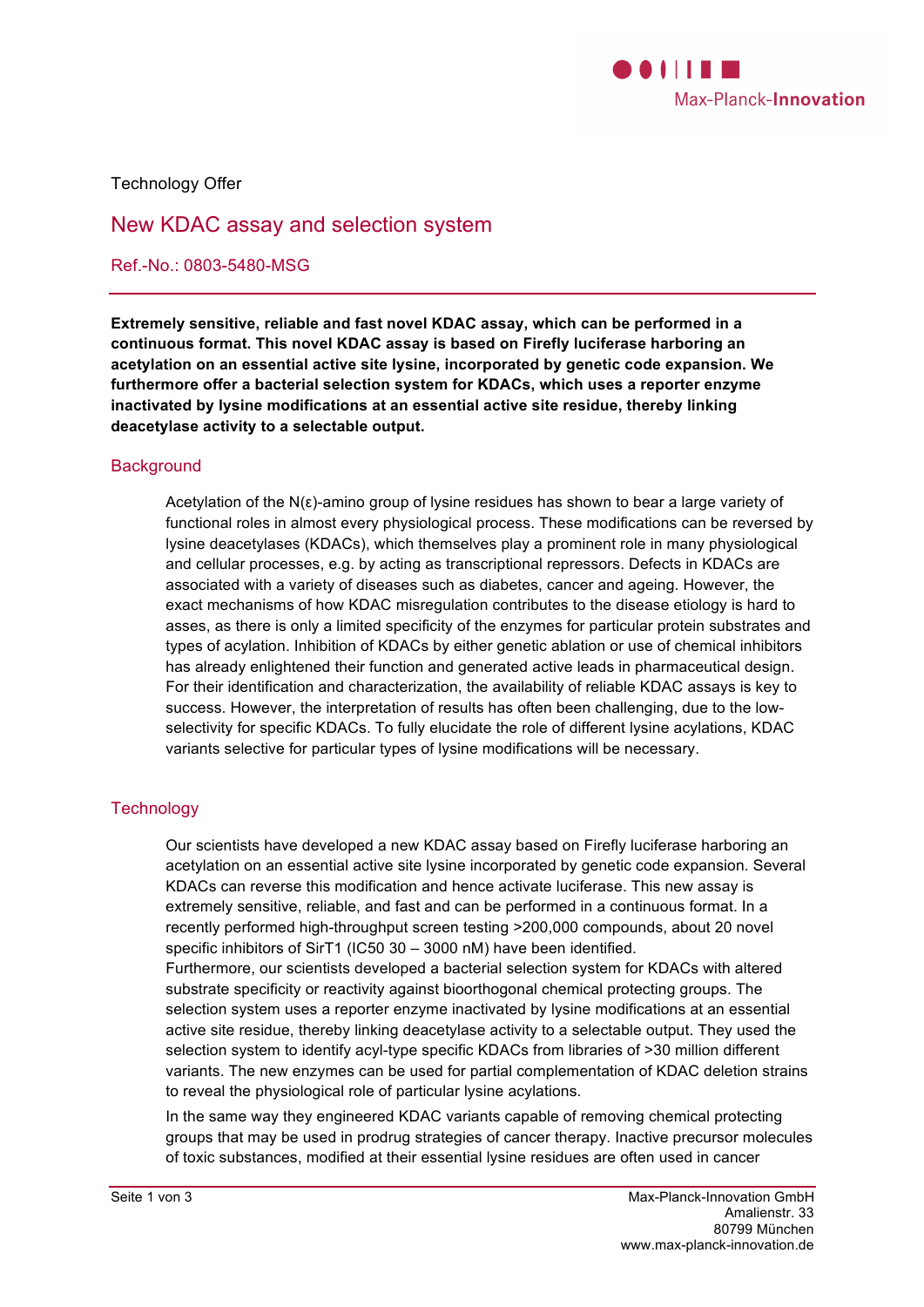

therapies. KDAC variants derived from human progenitors are being developed and will be tested in human cancer cell lines for their ability to remove the modification and thus activate the pro-toxins. The present technology can be therefore an important and highly specific tool to study and treat cancer.

# KDAC assay



Left panel: Acetylated Firefly luciferase is activated upon deacetylation by a KDAC. Right panel: Schematic of KDAC screen: Several KDACs can deacetylase and thereby activate the luciferase, creating a specific and selectable output.

### KDAC selection system



Design of KDAC selection system. A) Deacetylation of OMP decarboxylase K93ac (Ura3 K93ac) by Sirtuins enables growth of E. coli in the absence of uracil. B) E. coli producing Ura3 K93ac as the sole source of OMP decarboxylase depend on KDAC activity. Cell growth of E. coli DB6566 (ΔpyrF) expressing plasmids to encode Ura3 K93ac or K93boc (not cleavable, tert-butyloxycarbonyl-lysine) on agar plates with or without uracil and 5- FOA. Nicotinamide (NAM), which inhibits endogenous CobB, prevents growth.

We are now looking for either a licensing partner, or a collaboration partner to further develop this project. Licensing and collaborations can also be established regarding partial aspects of the patent.